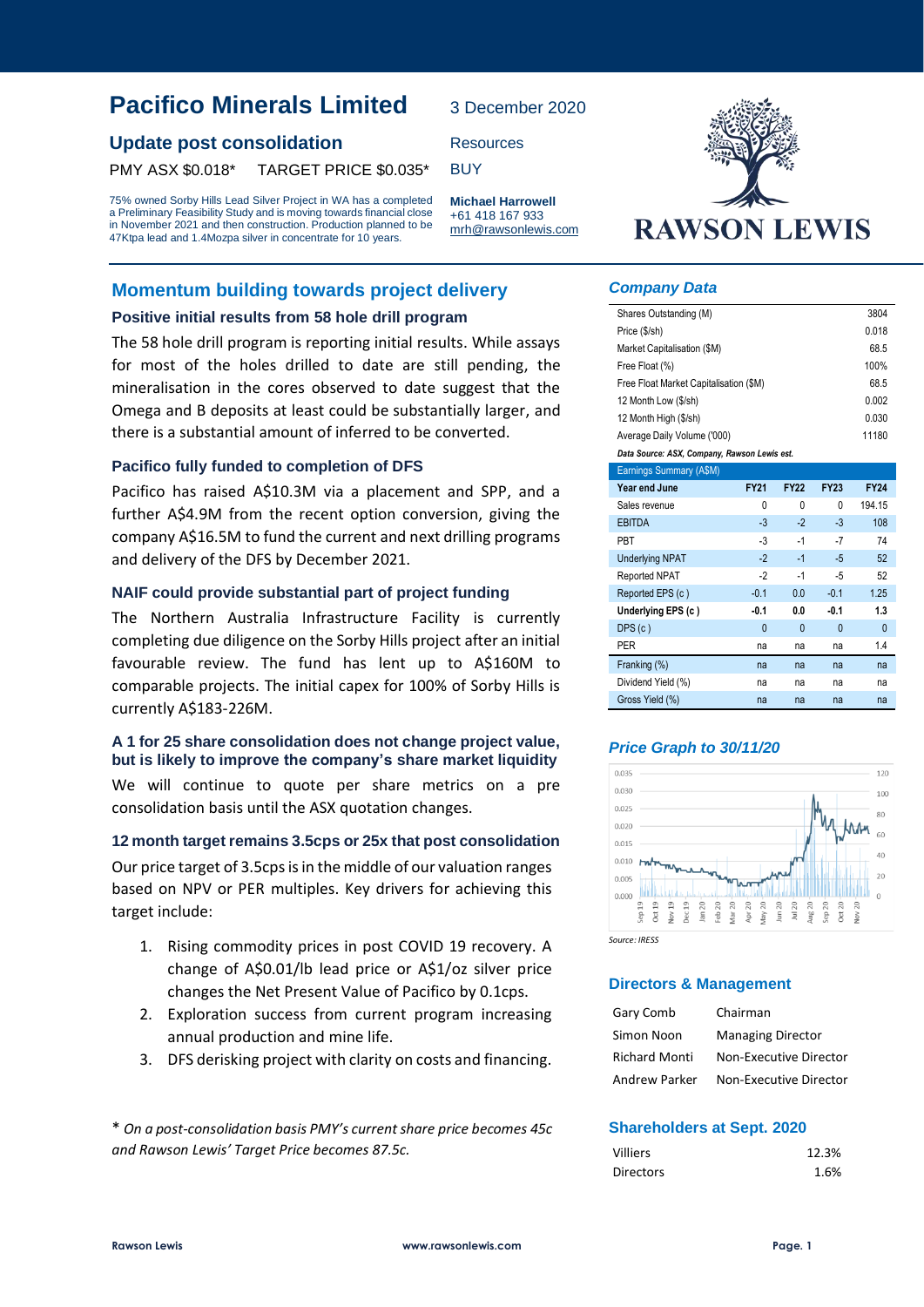| PACIFICO MINERALS LIMITED                       |                   |                   |                   |              |                                               |                 |                 |                 | <b>PMY-ASX</b> |
|-------------------------------------------------|-------------------|-------------------|-------------------|--------------|-----------------------------------------------|-----------------|-----------------|-----------------|----------------|
| Share Price A\$/sh                              |                   |                   |                   | 0.018        | <b>CASH FLOW YE June</b>                      | FY21F           | FY22F           | FY23F           | FY24F          |
| Price Target A\$/sh                             |                   |                   |                   | 0.035        | Receipts from customers                       | 0.2             | 0.0             | 0.0             | 190.4          |
| <b>PROFIT AND LOSS A\$M</b>                     | FY21F             | FY22F             | FY23F             | FY24F        | Payments to Suppliers                         | $-3.7$          | 0.2             | 6.2             | $-99.5$        |
| <b>Total Revenue</b>                            | 0.0               | 0.0               | 0.0               | 194.2        | Interest (Paid) / Received                    | 0.0             | 0.1             | $-3.7$          | $-7.0$         |
| COGS                                            | 0.0               | 0.0               | $-1.8$            | $-84.3$      | Tax (Paid)                                    | 0.0             | 0.0             | 0.0             | 0.0            |
| <b>Gross Profit</b>                             | 0.0               | 0.0               | $-1.8$            | 109.9        | Operating cashflow                            | $-13.5$         | $-4.7$          | 2.5             | 83.9           |
| <b>Gross Profit Margin</b>                      | na                | na                | na                | 56.6%        | Capital expenditure                           | 0.0             | $-12.0$         | $-96.9$         | $-28.3$        |
| SG&A                                            | $-3.0$            | $-1.5$            | $-1.5$            | $-1.5$       | <b>Asset Sales</b>                            |                 |                 |                 |                |
| <b>EBITDA - Reported</b>                        | $-3.0$            | $-1.5$            | $-3.3$            | 108.4        | Acquisitions                                  |                 |                 |                 |                |
| D&A                                             | 0.0               | 0.0               | 0.0               | $-27.4$      | <b>Divestments</b>                            |                 |                 |                 |                |
| EBIT - Reported                                 | $-3.0$            | $-1.5$            | $-3.3$            | 81.0         | Other Investing                               |                 |                 |                 |                |
| <b>Total Financial Income</b>                   | 0.0               | 0.1               | $-3.7$            | $-7.0$       | Investing cashflow                            | 0.0             | $-12.0$         | $-96.9$         | $-31.2$        |
| PBT                                             | $-3.0$            | $-1.4$            | $-7.0$            | 74.0         | Free Cash Flow                                | $-13.5$         | $-16.7$         | $-94.5$         | 52.7           |
| <b>Tax Expense</b>                              | 0.9               | 0.4               | 2.1               | $-22.2$      | Net Equity Raisings                           | 15.4            | 40.0            | 0.0             | 0.0            |
| <b>NPAT</b>                                     | $-2.1$            | $-1.0$            | $-4.9$            | 51.8         | Proceeds from Pre Sales                       | 0.0             | 0.0             | 0.0             | 0.0            |
| <b>Minorities</b>                               | 0.0               | 0.0               | 0.0               | 0.0          | <b>Shares Repurchased</b>                     |                 |                 |                 |                |
| <b>Earned for Ordinary</b>                      | $-2.1$            | $-1.0$            | $-4.9$            | 51.8         | Net Borrowing                                 | 0.0             | 0.0             | 100.0           | $-20.0$        |
| EPS A cps                                       | $-0.05$           | $-0.02$           | $-0.12$           | 1.25         | Ordinary Dividends paid                       | 0.0             | 0.0             | 0.0             | 0.0            |
| Ordinary shares M                               | 3804              | 4134              | 4134              | 4134         | Other                                         | $-0.8$          | 0.0             | 0.0             | 0.0            |
| Dividend A cps                                  | 0.0               | 0.0               | 0.0               | 0.0          | Financing cashflow                            | 14.6            | 40.0            | 100.0           | $-20.0$        |
| <b>EBITDA Margin %</b>                          | na                | na                | na                | 55.8%        | Exchange rate adjustment                      | 0.0             | 0.0             | 0.0             | 0.0            |
| Return on Equity:                               | na                | na                | na                | 48.5%        | Net change in cash                            | 1.1             | 23.3            | 5.5             | 32.7           |
| Return on Invested Capital:                     | na                | na                | na                | 39.6%        | <b>BALANCE SHEET YE June</b>                  | FY21F           | FY22F           | FY23F           | FY24F          |
| <b>PER</b>                                      | na                | na                | na                | 1.44         | Cash                                          | 4.1             | 27.3            | 32.9            | 65.6           |
| Price/Book                                      | 6.36              | 1.66              | 1.87              | 0.81         | Receivables                                   | 0.0             | 0.0             | 0.0             | 3.7            |
| Book value A\$/sh                               | 0.00              | 0.01              | 0.01              | 0.02         | Inventories                                   | 0.5             | 0.0             | 0.0             | 15.3           |
| <b>VALUATION (NPV)</b>                          | FY21F             | FY22F             | FY23F             | FY24F        | <b>Total Current Assets</b>                   | 4.6             | 27.3            | 32.9            | 84.6           |
| Sorby Hills 2020 PFS                            | 77.1              | 85.2              | 178.1             | 188.1        | PP&E                                          | 0.0             | 12.0            | 109.0           | 109.9          |
| Exploration                                     | 53.5              | 53.5              | 53.5              | 53.5         | Intangibles                                   |                 |                 |                 |                |
| Corporate Overhead                              | $-7.2$            | $-6.9$            | $-6.6$            | $-6.2$       | Expln & Mine Devt                             | 5.3             | 5.3             | 5.3             | 8.1            |
| Cash on hand                                    | 4.1               | 27.3              | 32.9              | 65.6         | Deferred Tax Asset                            | 1.8             | 2.3             | 4.4             | 4.4            |
| Debt                                            | 0.0               | 0.0               | $-100.$           | $-80.0$      | <b>Total Non Current Assets</b>               | 7.1             | 19.5            | 118.6           | 122.4          |
| <b>Net Working Capital</b>                      | 0.2               | $-1.5$            | $-11.0$           | 6.5          | <b>Total Assets</b>                           | 11.7            | 46.9            | 151.5           | 207.0          |
| Valuation A\$M                                  | 127.7             | 157.7             | 147.0             | 227.5        | <b>Trade Payables</b>                         | 0.3             | 1.5             | 11.0            | 12.5           |
| Valuation A\$/sh                                | 0.034             | 0.038             | 0.036             | 0.055        | Prepaid Revenue                               | 0.0             | 0.0             | 0.0             | 0.0            |
| <b>Discount Rate</b>                            | 10.5%             |                   |                   |              | <b>Borrowings</b>                             | 0.0             | 0.0             | 100.0           | 80.0           |
| <b>OPERATING DATA (PMY 75%)</b>                 | FY21F             | FY22F             | FY23F             | FY24F        | Leveraged Leases                              |                 |                 |                 |                |
| Ore Processed Kt                                | $\pmb{0}$         | $\pmb{0}$         | $\pmb{0}$         | 1775         | <b>Current Tax Liabilities</b>                | 0.0             | 0.0             | 0.0             | 22.2           |
| Lead Grade %                                    | 0.0%              | 0.0%              | 0.0%              | 5.4%         | <b>Deferred Tax Liabilities</b>               | 0.2             | 0.2             | 0.2             | 0.2            |
| Silver Grade g/t                                | 0.0               | 0.0               | 0.0               | 53.4         | Provisions                                    | 0.4             | 0.4             | 0.4             | 0.4            |
| <b>Lead Contained Kt</b>                        | 0                 | 0                 | 0                 | 95           | <b>Total Liabilities</b>                      | 0.9             | 2.1             | 111.6           | 115.3          |
| Silver Contained Koz                            | 0                 | 0                 | 0                 | 3045         | Net Assets                                    | 10.8            | 44.8            | 39.9            | 91.7           |
| Lead Recovery                                   | 0.0%              | 0.0%<br>0.0%      | 0.0%              | 91.1%        | <b>Issued Capital</b>                         | 48.4<br>1.6     | 88.4            | 88.4<br>1.6     | 88.4           |
| <b>Silver Recovery</b><br>Recovered Lead Kt     | 0.0%              |                   | 0.0%              | 81.3%        | Reserves                                      |                 | 1.6             |                 | 1.6            |
| Recovered Silver Koz                            | 0.0<br>$\pmb{0}$  | 0.0<br>$\pmb{0}$  | 0.0<br>$\pmb{0}$  | 86.6<br>2475 | <b>Retained Profits</b><br>Shareholder Equity | $-29.0$<br>20.9 | $-30.0$<br>59.9 | $-35.0$<br>55.0 | 16.8<br>106.8  |
| Conc Grade Lead                                 | 0.0%              | 0.0%              | 0.0%              | 62.0%        | <b>ASSUMPTIONS</b>                            | FY21F           | FY22F           | FY23F           | FY24F          |
|                                                 |                   |                   |                   | 551          | Lead Price US\$/lb                            |                 |                 |                 |                |
| Conc Grade Silver<br>Concentrate Prodn Kt (dry) | $\pmb{0}$<br>0.00 | $\pmb{0}$<br>0.00 | $\pmb{0}$<br>0.00 | 139.64       | Silver Price US\$/oz                          | 0.00<br>0.00    | 0.95<br>17.23   | 0.96<br>17.40   | 0.97<br>17.58  |
| <b>Sales</b>                                    |                   |                   |                   |              | <b>AUSUSD</b>                                 | 0.00            | 0.72            | 0.72            | 0.72           |
| Concentrate Sold Kt                             | 0                 | 0                 | 0                 | 137          | Cost Inflation                                | 0.0%            | 1.0%            | 1.0%            | 1.0%           |
| Lead Contained Kt                               | 0.0               | 0.0               | 0.0               | 84.8         | <b>Unit Costs</b>                             |                 |                 |                 |                |
| Silver Contained Koz                            | 0                 | 0                 | 0                 | 2458         | Mining A\$/lb Lead                            |                 |                 |                 | 0.19           |
| Lead Payable Mlb                                | 0.0               | 0.0               | 0.0               | 177.0        | Processing G&A A\$/lb                         |                 |                 |                 | 0.26           |
| Silver Payable Moz                              | 0.00              | 0.00              | 0.00              | 2.33         | Selling Costs A\$/lb                          |                 |                 |                 | 0.37           |
| Lead Revenue A\$M                               | 0.0               | 0.0               | 0.0               | 239.2        | Byproduct A\$/lb                              |                 |                 |                 | $-0.30$        |
| Silver Revenue A\$M                             | 0.0               | 0.0               | 0.0               | 57.0         | C1 costs A\$/lb                               |                 |                 |                 | 0.51           |
| Treatment Charges A\$M                          | 0.0               | 0.0               | 0.0               | $-37.3$      | Sustaining Capex A\$/lb                       |                 |                 |                 | 0.02           |
| PMY Share of Net Revenue A\$M                   | 0.0               | 0.0               | 0.0               | 194.2        | AISC A\$/lb                                   |                 |                 |                 | 0.54           |
|                                                 |                   |                   |                   |              |                                               |                 |                 |                 |                |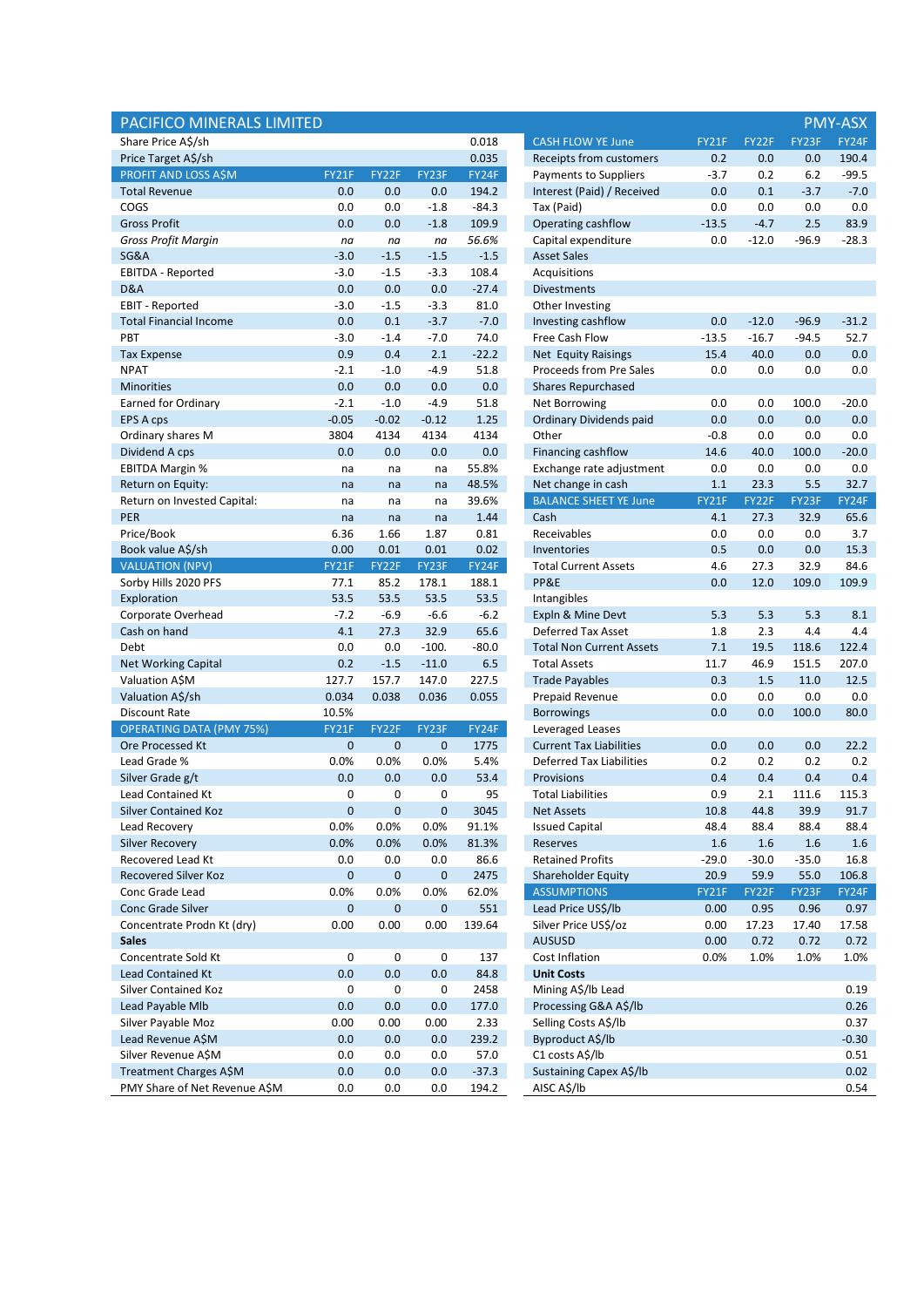

### **What is new?**

- 1. Funding to DFS complete, including placement, SPP and exercise of options,
- 2. positive results from drilling,
- 3. NAIF due diligence underway, and
- 4. share consolidation to improve liquidity to attract institutional investors.

### *Following the exercise of options, the company now has around \$15M in cash on hand*

Between 20 October and 19 November, option holders exercised 323M options at A\$0.015/sh adding A\$4.85M cash to the account of the company. The cash on hand at 30 September 2020 was A\$11.69M, so with the option exercise cash, plus the A\$0.24M from the SPP completed on 9 October 2020, the total cash on hand is around A\$16.53M prior to the spend in the December quarter. The current cash balance would be around A\$15M. The company has stated that it is now fully funded to the completion of the current drill program, the next drill program after the wet season, and the Definitive Feasibility Study planned for December 2021.

### *Pacifico has a history of adding metal with each successive drilling program*

#### **Table 1 Pacifico drilling programs and related Measured and Indicated Resource increases**

| Measured and            |             |              |           |           |             |
|-------------------------|-------------|--------------|-----------|-----------|-------------|
| Indicated at 1% Pb      | Lead        | Silver       |           | Lead Incr | Silver Incr |
| cut off                 | Increase Kt | Increase Moz | Drilled m | t/metre   | Koz/metre   |
| Acquisition to Mar 2019 | 140         | 5.0          | 5372      | 26.11     | 0.92        |
| Mar 2019 to Oct 2019    | 208         | 4.8          | 6000      | 34.61     | 0.79        |
| Oct 2019 to June 2020   | 127         | 5.9          | 3265      | 38.77     | 1.79        |
| Current Program 58 hole |             |              | 5200      |           |             |

*Source: resource updates 26 June 2018, 7 March 2019, 31 October 2019, 26 June 2020*

The current and just completed drilling program and the follow up program next year after the wet season have the potential to add significantly more reserves than previous programs, judging by the company releases to date. We discuss this program later in this report, but the ultimate outcome could be as much as a doubling of the Reserve. Table 1 focusses on M&I because those categories feed into the Reserve estimate.

## *North Australia Infrastructure Fund could be a source of over 50% of the initial capex* **Table 2 Resource projects which have approved funding from NAIF**

| Company             | <b>Project</b>           | A\$M | Benefit ASM | Period vrs | Const. Jobs | Op Jobs |
|---------------------|--------------------------|------|-------------|------------|-------------|---------|
| <b>Metro Mining</b> | <b>Offshore Terminal</b> | 46   | 510         | 16         |             | 60      |
| Genex               | <b>Pump Storage</b>      | 610  | 814         |            | 510         | 20      |
| Strandline          | Coburn Project           | 150  | 922         | 25         | 315         | 190     |
| Kalium Lakes        | <b>SOP Project</b>       | 74   | 169         | 30         | 150         | 60      |
| Sheffield Res       | Project                  | 95   | 487         | 42         | 400         | 200     |
|                     |                          |      |             |            |             |         |
| Pacifico            | Sorby Hills              |      |             | $10+$      | 163         | 186     |

*Source: NAIF website, company release 14 September 2020*

NAIF involvement in mining projects can range from providing specific infrastructure, such as the A\$74M to Kalium Lakes for gas pipeline and power generation to general project funding as in the case of Sheffield and Strandline.

Strandline's Coburn Project has an initial capex of A\$260M, with NAIF providing A\$150M. Commercial lenders are close to offering A\$100M, leaving equity of A\$10M plus working capital.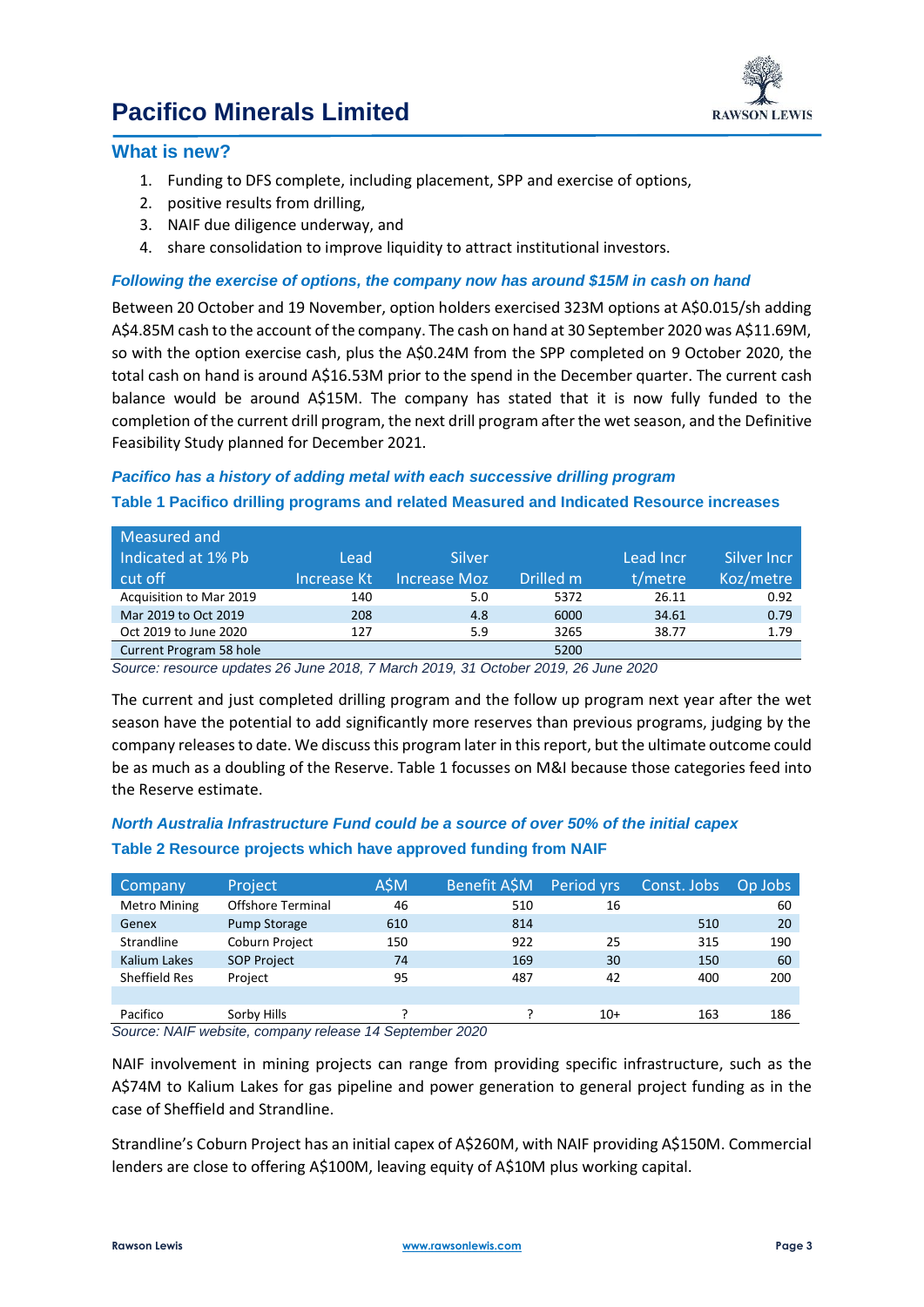

Sheffield's Thunderbird Project has an initial capex of A\$348M, with NAIF providing A\$95m for port, roads, mine site accommodation, and power generation, while Taurus provided US\$175M senior secured loan.

By comparison, Sorby Hills initial capex is A\$183-226M per the 2020 PFS, depending on whether the Dense Media Separation circuit was included. The size of the operating workforce is similar to that of Strandline and Sheffield.

NAIF is progressing Stage Two of its four stage evaluation process. On the basis of comparison with the other projects funded by NAIF, it would be reasonable to conclude that NAIF would fund between A\$90-140M of the project capex. That would leave A\$43-86M to be funded by a mix of commercial debt and equity.

Pacifico owns 75% of the project, so its funding requirement would be A\$32-65M.

### *Share consolidation has no impact on valuation, but should improve liquidity*

On 24 October 2020, Pacifico announced a 1:25 share consolidation, and a name change to Boab Metals Limited. We will retain the use of Pacifico until the name change is recognised by the ASX.

Our valuation of PMY is based on the project value in A\$M divided by the number of shares on issue, so post consolidation, there will be 1/25th the number of shares worth 25x the pre consolidation value. We will continue to refer to our unconsolidated valuation per share until it changes in the ASX.

The consolidation has a very practical purpose. The history of other consolidations is that A\$M turnover increased by over 40%, and this is important for attracting the institutional support required to fund the project.

### **Table 3 Shares on issue before and after consolidation**

|                       | <b>New</b> | Current |
|-----------------------|------------|---------|
| Ordinary Shares M     | 152.18     | 3804.45 |
| Options 16 Oct 2021 M | 0.40       | 10.00   |
| Performance Rights M  | 1.74       | 43.50   |
| Diluted M             | 154.32     | 3857.95 |

*Source: company release 24 November 2020*

#### **Table 4 Key dates for the share consolidation**

| Event                                      | Date            |
|--------------------------------------------|-----------------|
| Record Date                                | 31-Dec-20       |
| Date of Meeting                            | 23-Dec-20       |
| <b>Effective Date of Consolidation</b>     | 24-Dec-20       |
| Last Day of Trade of Unconsolidated shares | 29-Dec-20       |
| Trading on T2 basis Starts                 | $11$ -Jan- $21$ |
| 0.0000                                     |                 |

*Source: company release 24 November 2020*

The consolidation will mean that the market can more finely price that company. At the company's current share price of 1.8cps, the minimum price change increment is 0.1cps, or 5.5% share price change. That means that anyone seeking to bid the price up a little to encourage existing holders to sell has to be accept paying 5.5% more.

Post consolidation, the 1.8cps share price becomes 45cps, and the minimum price change increment becomes 0.5cps, or 1.1% change. While this is still a large move, it means that the market can price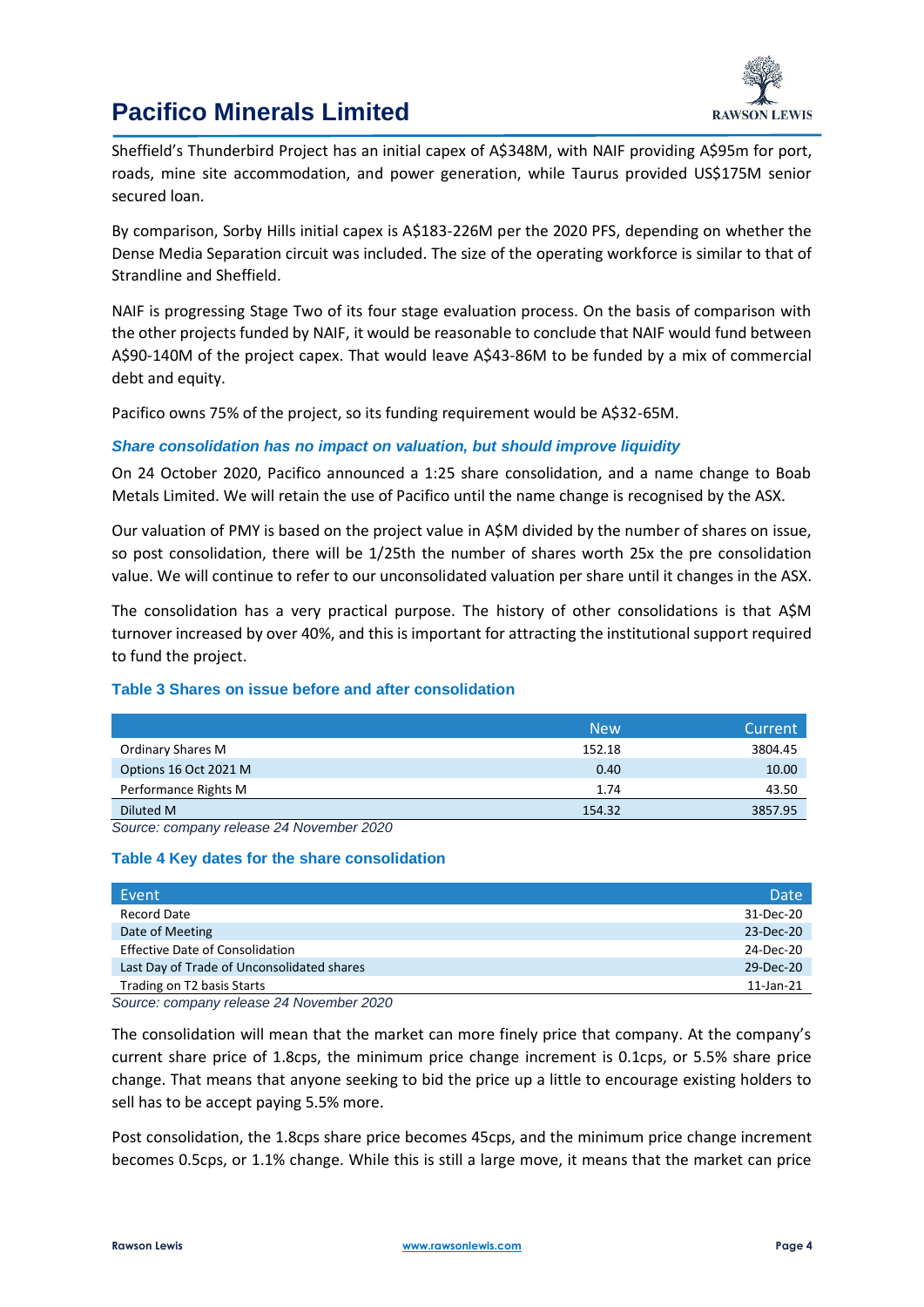

the shares to within 1% of fair value vs within 5% of fair value, and can buyers can bid up the price by 1% to encourage turnover rather than 5%.

This has historically added substantial liquidity to the trading volume (in A\$M) and institutions value the additional liquidity.

### **Valuation remains 2.5-4.2cps, target still 3.5cps, or 25x that post consolidation**

The valuation of the company remains highly sensitive to the lead and silver prices and the AUDUSD rate assumed, as well as discount rate and exploration success.

In our previous research, we had indicated a range and chosen a valuation at the mid point of that range.

This time we have shown some selected assumptions and valuations. Our starting point is the three year average, which delivers a valuation of 2.7cps at a 7% discount rate, which is the rate we estimate based on the Capital Asset Pricing Model. However, our current base case discount rate is 50% higher at 10.3%, generating 2.0cps reflecting the risk of basing earnings on a PFS. We would expect the discount rate to migrate to 7% as the company goes into production.

We discuss the exploration potential below, but assuming a 50% increase in reserves, the NPV increases at the 10.3% discount rate to 3.3cps, and if we run the same case at last Fridays spot prices, we generate a NPV of 4.0cps. Every additional 1mt of reserves adds 0.2cps to the valuation at the 3 year average assumptions. We believe this mix is supportive of our 3.5cps price target.

If we were to value the company at 7x the average earnings of the first 5 years, we end up with a 3.6cps valuation at the 3 year average, or 5.0cps at last Friday's spot prices.

|                                |         |        |               |         |             | 5yr        |                  |
|--------------------------------|---------|--------|---------------|---------|-------------|------------|------------------|
|                                | Lead    | Silver |               | $NPV$ @ | <b>NPV</b>  | Ave        | <b>EPS</b>       |
|                                | US\$/lb | A\$/oz | <b>AUDUSD</b> | 10.3%   | $\omega$ 7% | <b>EPS</b> | $x \overline{7}$ |
| 3yr Ave                        | 0.94    | 17.04  | 0.72          | 0.020   | 0.027       | 0.0051     | 0.036            |
| 3yr Ave + 50% reserve increase | 0.94    | 17.04  | 0.72          | 0.033   | 0.049       | 0.0051     | 0.036            |
| Spot + 50% reserve increase    | 0.95    | 22.55  | 0.74          | 0.040   | 0.057       | 0.0071     | 0.050            |

#### **Table 5 Valuation before and after consolidation – A\$M valuation unchanged**

*Source: Rawson Lewis estimates*

The 3 year average assumptions are similar to those of the last 3 months, and not reflective of a recovering global economy. The higher current spot prices are supportive of this view.

#### **Table 6 Sensitivity: Valuation in A\$/sh at various A\$ lead and silver prices**

| Lead Price A\$/lb              | 1.20  | 1.40  | 1.60  | 1.80  |
|--------------------------------|-------|-------|-------|-------|
| Silver Price A\$/oz            |       |       |       |       |
| 25                             | 0.018 | 0.032 | 0.047 | 0.062 |
| 35                             | 0.028 | 0.043 | 0.058 | 0.073 |
| 45                             | 0.038 | 0.053 | 0.068 | 0.083 |
| <b>Plus 50% Mine Extension</b> |       |       |       |       |
| 25                             | 0.026 | 0.043 | 0.061 | 0.078 |
| 35                             | 0.037 | 0.055 | 0.072 | 0.089 |
| 45                             | 0.049 | 0.066 | 0.083 | 0.101 |

*Source: Rawson Lewis estimates*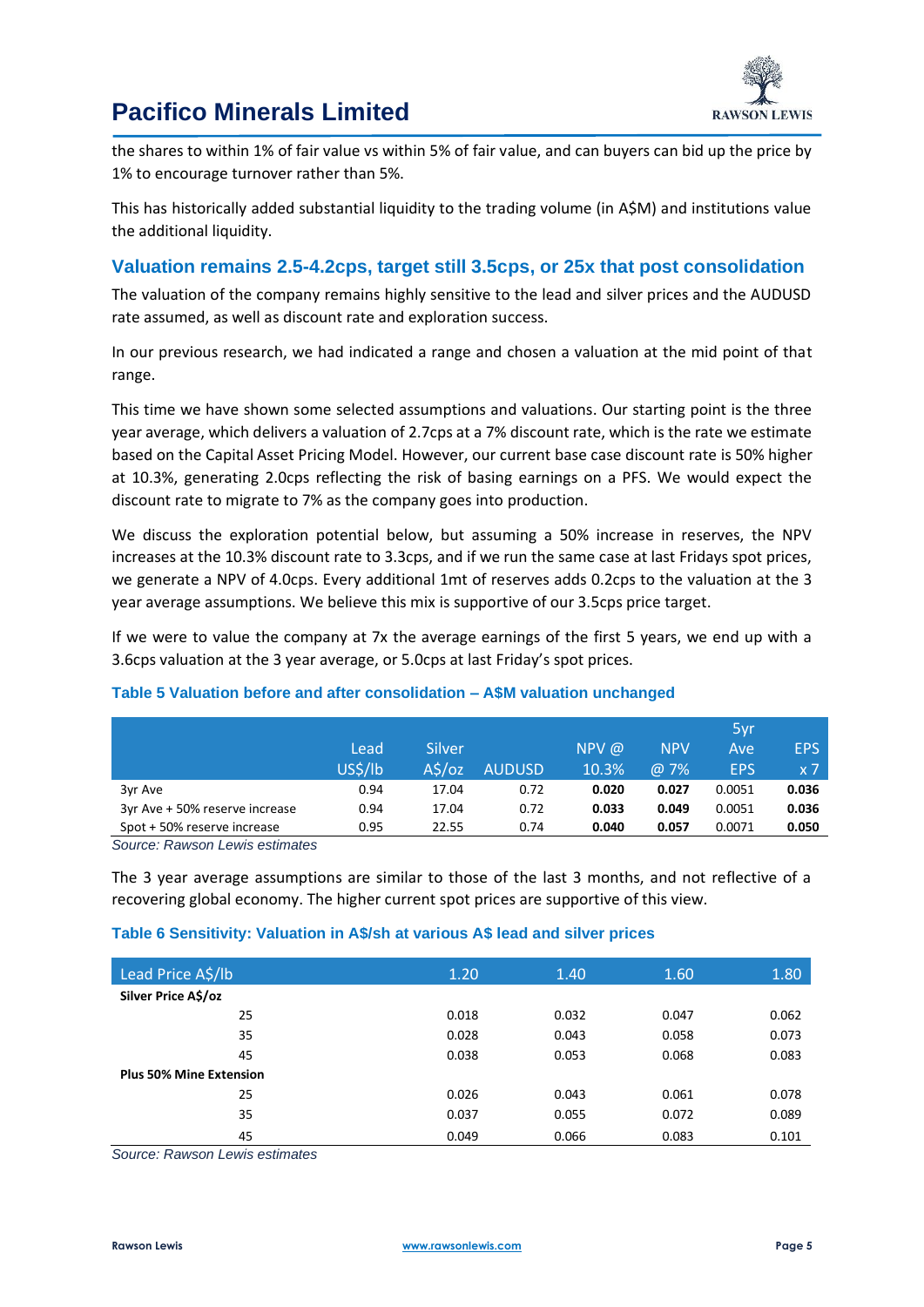

## **Resource increase potential in more detail**



### **Figure 1 Current Drill Program**

*Source: Company Release 20 November 2020*

The project is likely to generate additional reserves from four sources

- 1. The infill drilling of existing inferred resources (particularly Norton and A deposits)
- 2. Extending the existing deposits (in the current drilling Omega and B deposits)
- 3. Discovery of new deposits
- 4. Conversion of open pit waste into ore using Dense Media Separation upgrading

The current mine plan (2020 PFS) mines 14.7Mt of ore containing 537Kt lead and 18.8Moz silver, based on Reserves of 13.6Mt containing 494Kt lead and 54Moz silver. The reserves represent a 65% conversion of Measured and Indicated Resources into Reserves.

If 65% of the current Inferred Resources were converted into Reserves, the reserves would almost double. Given 68% of the Inferred material is the lower 2.6% Pb, such a high conversion is unlikely, but even at a much lower conversion, the additional tonnes could be very material. For some of this metal to be included in reserves, the approved environmental footprint will have to be increased.

In addition, the extensional drilling could add more. The Omega hosts 15.8Mt containing 553Kt lead and 16Moz silver. If, when the assays are received, the grades on the deposit extensions noted in Figure 1 are consistent with existing grades, then 20-30% of the deposit strike could double in size, increasing metal content by 20-30%. At 65% Resource to Reserve conversion, this would add 70-100Kt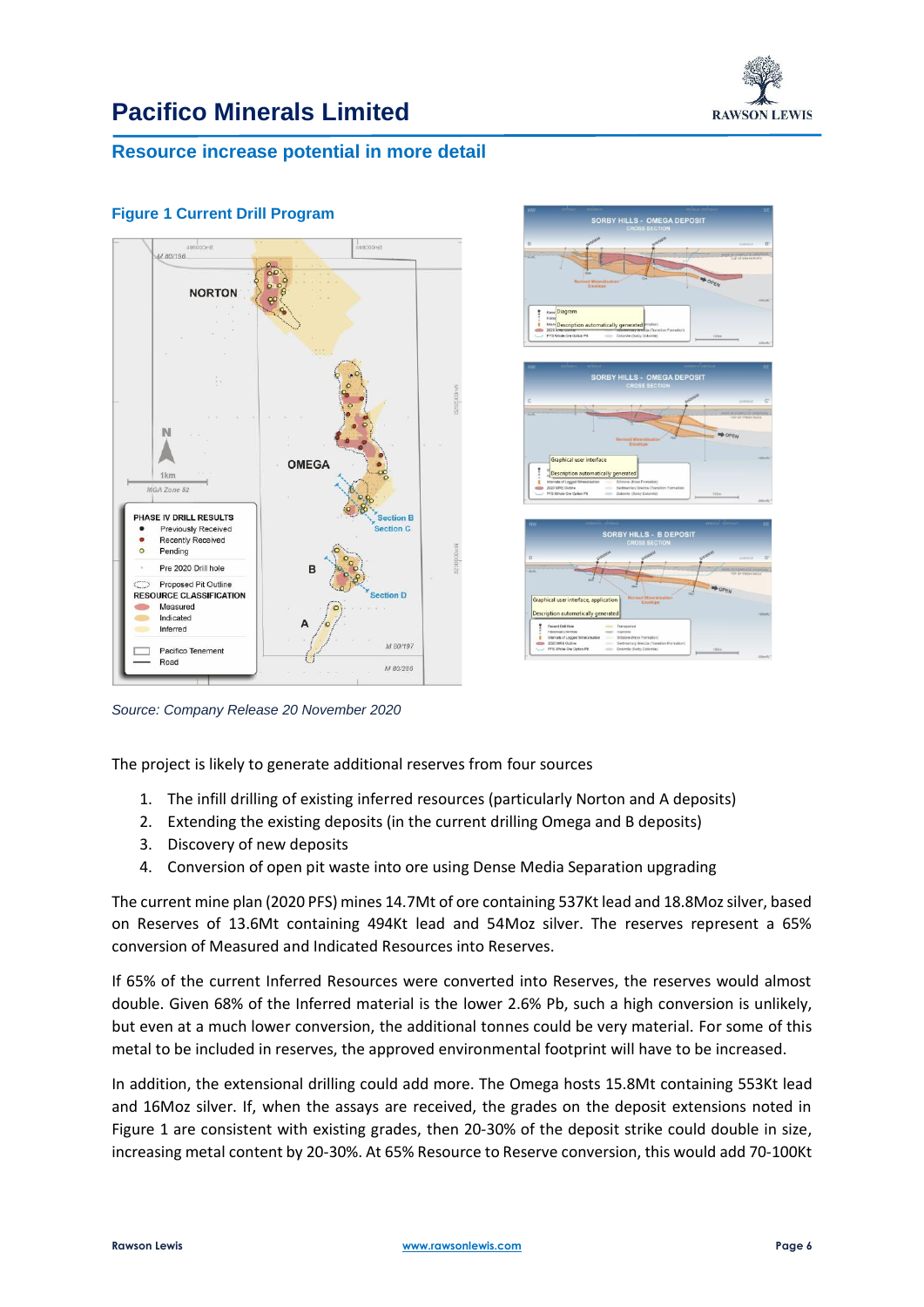

of lead and 2-3Moz of silver to the mine plan. The smaller B Deposit could add material ore and metal to the project also.

Any estimate of how much the mine plan will grow by is entirely speculative until the results of the drilling are to hand, but it is clear that this program has the potential to add significant tonnage to the project.

| <b>Resources</b>        | Mt    | Lead % | Silver g/t | Lead Kt | <b>Silver Moz</b> |
|-------------------------|-------|--------|------------|---------|-------------------|
| 26-Aug-18/8-Apr-14      |       |        |            |         |                   |
| M&I (D&E deposits only) | 6.9   | 4.1%   | 50         | 283     | 11.1              |
| Inferred                | 22    | 3.2%   | 37         | 704     | 26.2              |
| Total                   | 28.9  | 3.4%   | 40         | 987     | 37                |
| Probable Reserve (D+E)  | 2.4   | 5.0%   | 54         | 120     | 4.2               |
| Conversion (D+E)        | 87.3% |        |            | 75.2%   | 77.3%             |
| 7-Mar-19                |       |        |            |         |                   |
| M&I                     | 10.85 | 3.9%   | 46         | 423     | 16.0              |
| Inferred                | 19.13 | 3.6%   | 42         | 689     | 25.8              |
| Total                   | 29.98 | 3.7%   | 43         | 1112    | 42                |
| 31-Oct-19               |       |        |            |         |                   |
| M&I                     | 16.6  | 3.8%   | 39         | 631     | 20.8              |
| Inferred                | 23.3  | 3.1%   | 37         | 726     | 27.7              |
| Total                   | 39.9  | 3.4%   | 38         | 1357    | 49                |
| $2$ -Jun-20             |       |        |            |         |                   |
| M&I                     | 20.8  | 3.6%   | 40         | 757     | 26.7              |
| Inferred                | 23.4  | 3.0%   | 36         | 702     | 27.1              |
| Total                   | 44.2  | 3.3%   | 38         | 1459    | 54                |
| Probable Reserve        | 13.6  | 3.6%   | 40.2       | 494     | 17.6              |
| Conversion              | 65.4% |        |            | 65.2%   | 66.0%             |

*Sources: KBL release 8 Apr 2014, PMY releases on dates shown in table*

#### *Resource to Reserve conversion significantly over 65%*

This orebody has a history of high conversion rates from Measured and Indicated Resource to Reserve. The D and E deposits converted to Reserve in 2014 at over 70%, and the current reserve globally has converted at over 65%, but that includes resources that are currently outside the environmentally approved project footprint. On a like for like basis, the conversion is likely to be much higher than 65%.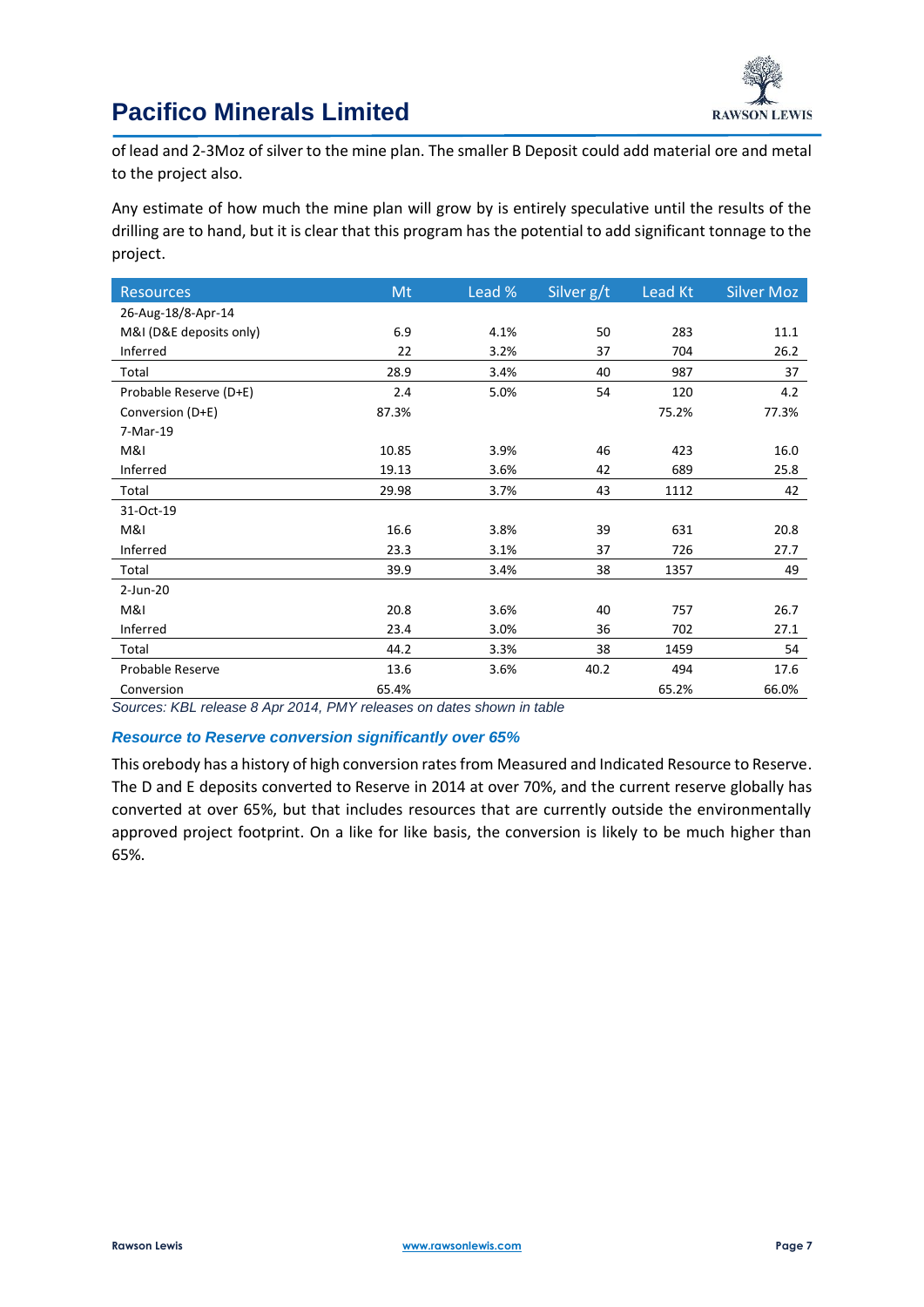

## **Basic Project Metrics**

The current project is based on choosing one of two options. The first is to process all the ore mined by crush, grind, and float into a concentrate. The other it to mine the same amount of material, but to classify 2Mt of waste into ore, crush and pre-treat in a Dense Media Separator around 6mt with 10Mt bypassing the DMS, and going straight to grind and float. The metal produced by these two paths is the same on the current plan.

However, it may be that additional drilling will identify more mineralised waste that can be processed, in which case, the economics of the DMS will improve.

#### **Figure 2 PFS project metrics for the two processing options**

|                                  | <b>Whole Ore Option</b> | <b>DMS Option</b> |
|----------------------------------|-------------------------|-------------------|
| <b>Material Mined Mt</b>         | 46.46                   | 46.46             |
| <b>Strip Ratio</b>               | 3.15                    | 2.78              |
| <b>Total Ore Processed Mt</b>    | 14.76                   | 16.74             |
| Lead %                           | 3.6%                    | 3.4%              |
| Silver g/t                       | 39.5                    | 36.5              |
| DMS Feed Processed Mt            |                         | 6.2               |
| Lead %                           |                         | 1.78              |
| Silver g/t                       |                         | 19.9              |
| <b>DMS Product Mt</b>            |                         | 1.86              |
| Lead %                           |                         | 4.81              |
| Silver g/t                       |                         | 48.4              |
| <b>Direct Flotation Feed Mt</b>  | 14.76                   | 10.54             |
| Lead %                           | 3.63                    | 4.29              |
| Silver g/t                       | 39.5                    | 46.3              |
| <b>Total Flotation Feed Mt</b>   | 14.76                   | 12.4              |
| Lead %                           | 3.6%                    | 4.4%              |
| Silver g/t                       | 39.5                    | 46.6              |
| Concentrate Produced (63% Pb) Kt | 806.8                   | 814               |
| <b>Contained Lead Kt</b>         | 500.2                   | 504.7             |
| <b>Contained Silver Koz</b>      | 15.1                    | 14.9              |
|                                  |                         |                   |
| <b>Lead Revenue</b>              | 1422.3                  | 1434.9            |
| <b>Silver Revenue</b>            | 431.1                   | 427.4             |
| Royalties                        | $-69.5$                 | $-70.3$           |
| TC/RC & Logistics                | $-290.3$                | $-283.4$          |
| <b>Site Operating Costs</b>      | $-746.3$                | $-696.94$         |
| Extra crushing + DMS             |                         | $-16.36$          |
| <b>Operating Cash Flow</b>       | 747.3                   | 795.3             |
| Pre-production Capex             | $-182.8$                | $-182.8$          |
| <b>DMS Capex</b>                 |                         | $-43.5$           |
| <b>Sustaining Capex</b>          | $-32.2$                 | $-25$             |
| <b>LOM Free Cash Flow</b>        | 532.3                   | 544.00            |
| Annual Ave Cash Flow             | 44.4                    | 68.0              |

*Source: Company PFS release 25 August 2020*